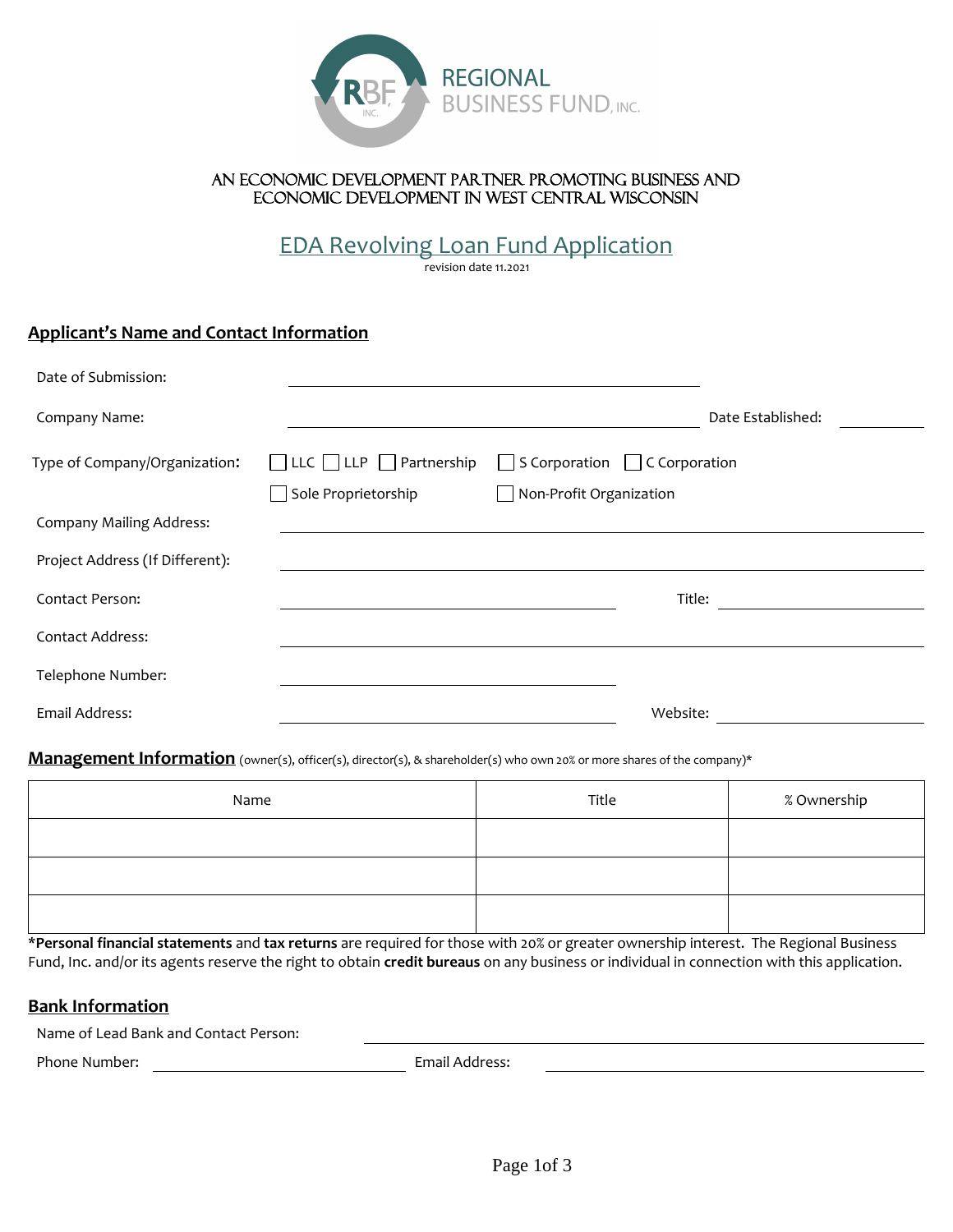# **Revolving Loan Fund Amount and Terms Requested**

| Amount of Loan:  | Use of Funds: |
|------------------|---------------|
| Repayment Terms: |               |

# **Anticipated Uses and Sources of All Project Funds**

Sources include the loan you are requesting from the RBF, Inc. plus any other financing that will go into the project, including but not limited to bank financing and owner cash. Uses include equipment purchases, working capital, construction costs, etc. The total sources must equal the total uses.

| Source(s) | Amount (\$) | Use(s) | Amount (\$)    |
|-----------|-------------|--------|----------------|
|           |             |        |                |
|           |             |        |                |
|           |             |        |                |
|           |             |        |                |
| Total:    | 0           | Total: | $\overline{0}$ |

### **Projected Full-Time Employment**

| <b>Existing Full-Time Positions</b> |                                        |                  | <b>Full-Time Positions Created</b> |                   |                   |                             |
|-------------------------------------|----------------------------------------|------------------|------------------------------------|-------------------|-------------------|-----------------------------|
|                                     |                                        |                  |                                    | Year One          | Year Two          |                             |
| Avg. Hourly Wage                    | Number of<br><b>Existing Positions</b> | Position / Title | Avg.<br>Starting<br>Hourly<br>Wage | Number<br>Created | Number<br>Created | <b>Total Number Created</b> |
|                                     |                                        |                  |                                    |                   |                   |                             |
|                                     |                                        |                  |                                    |                   |                   | 0                           |
|                                     |                                        |                  |                                    |                   |                   |                             |
|                                     |                                        |                  |                                    |                   |                   |                             |

#### **THE FOLLOWING EXHIBITS MUST BE COMPLETED WHERE APPLICABLE AND INCLUDED AS PART OF YOUR APPLICATION.**

*The RBF, Inc. reserves the right to request additional information above and beyond this list.* 

Tax return and balance sheet/profit and loss statements for last three fiscal years.

Balance sheet and profit and loss statement for an interim period not more than ninety days preceding the date of application.

Schedule of business debt.

 $\Box$  $\Box$  $\Box$ 

 $\Box$ 

Balance sheet and profit and loss statement projections for two years from date of application. Include assumptions.

 $\Box$ Business description and financing proposal. This should include a brief company history and a description of the financing proposal; a discussion of your industry, sales and markets; discussion of competition; and other matters relevant to your application. **All applicants on behalf of entities in business less than two years will submit a business plan.**

Resumes of all individuals listed under "Management".

Personal financial statement and most recent personal tax return of principal owners (owners with 20% or more ownership).